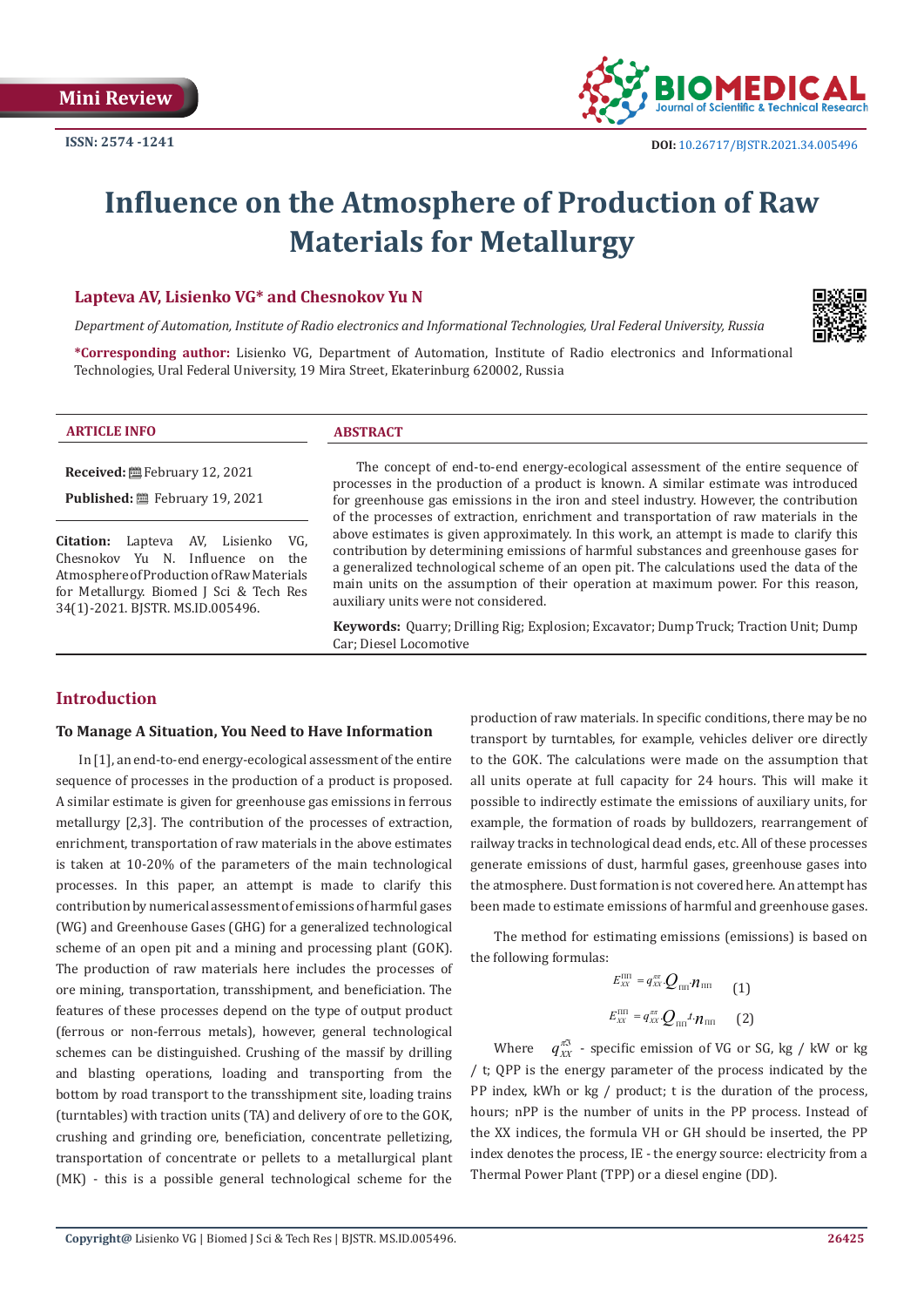The volume of the exhaust gases of a diesel engine is determined by the formulas from [4]

$$
V_{or} = \frac{8,72.10^{-6} \, \text{J}_{\text{S}} \cdot \text{p}_{\text{S}} \cdot t}{1,31(1+273 \, / \, \text{T}_{or})}, M3 \tag{3}
$$

where is the specific fuel consumption, g / kWh; - engine power, kW; - exhaust gas temperature,  $\circ$  C; t - engine running time, s. The greenhouse gas CO2 is contained in waste gases up to 12% by volume [5,6]. Thus, the highest CO2 gas emission from nPP units at a known volume Vog is determined

$$
E_{XX}^{\text{III}} = 0,12.v_{XX}^{\pi 3} \cdot p_{3Y} n_{\text{III}} \qquad (4)
$$

where  $\rho$ DU = 1.977 kg / m<sup>3</sup> is the density of carbon dioxide.

The quarries have auxiliary vehicles with gasoline engines, but their share in emissions is much less than dump trucks and diesel locomotives. Specific emissions will be calculated by dividing total emissions by the mass of MPP products delivered to the consumer, kg/t. Drilling of the wells. Well drilling is performed by drilling rigs, for example, a rotary drilling machine SBSh-250 MNA-32, equipped with an electric motor QB = 500 kW. The depth of the wells is 10- 20 m, the diameter is 250 mm [7]. We will neglect other electricity consumers of the drilling rig since our calculations are of an estimate nature. A well with a depth of 15m, such a drilling rig will, according to approximate calculations, be drilled for 2 hours, which will take 1000 kWh. From rough calculations it is necessary to drill nBR = 72 wells (3 rows of 24). The distance between the wells in a row, between their rows and between the first row of wells and the edge will be taken as  $8$  m. Thus, the blasted block will be  $83,000$  m<sup>3</sup>, and chipping - 124,500m<sup>3</sup>, the total mass of the MDBM chipping = 166000 t [8]. For these data, we will choose more equipment that can process the breakout in 24 hours.

The machine tool with an electric drive does not have its own emissions of harmful substances and greenhouse gases, but such emissions do occur in the production of electricity. Let's call these emissions transit. Energy from coal-fired power plants has the highest emissions of HH and GHG and for rough calculations is suitable for determining the upper limit. A coal-fired Thermal Power Plant (TPP) has specific gas emissions in kg / kWh:  $q_{\text{co}_{2},0.56}^{T_{\text{SC}}}$ ,  $q_{\text{so}_{2},0.014}^{T_{\text{SC}}}$ ,  $q_{\text{no}_{2},0.004}^{T_{\text{SC}}}$  [9]. From (2) at t = 2 hours and nBR = 72 we obtain, kg:  $E_{CO2}^{T3}$  - 40320,  $E_{SO2}^{T3C}$  - 1008,  $E_{NOx}^{T3C}$  - 288. Imploding works. Based on approximate calculations, QBP = 18 tons of explosive (BB) - grammonite 30/70 (250 kg per well) is laid in all wells. After the block is blown up, a dust and gas cloud is formed. Dust emissions are not considered here. For 1 ton of grammonite 30/70 is formed during explosion, kg / t of explosives:  $q_{NPOx-30,-q_{NLO-2}}^{BP}$  [6,7]. From the explosion QВР = 18 tons of grammonite 30/70 at nВР = 1 is formed according to the formula (1), kg:  $E_{\text{co}}^{\text{BP}}$ -540,  $E_{\text{NO}}^{\text{BP}}$ -36

Loading in the face by electric excavators. The crushed ore is loaded onto dump trucks with diesel or electric excavators. For example, the electric EKG-10 has a bucket with a volume of 10 m<sup>3</sup> , which includes 15–20 tons, let us take MEE = 20 tons. The main drive with a power of QEE = 800 kW [10-12]. Let us assume that the cycle of picking-loading-turning of the excavator is 0.5 minutes. Then the excavator will load 28800 tons of rock per day. Six excavators, consisting of three electric and three diesel, will be required to load the entire deflector.

Fort=24 hours nEE=3 excavators during loading operations in the face form transit emissions from (2),  $E_{\text{CO}_2}^{33}$  - 32256,  $E_{\text{SO}_2}^{33}$  - 806,  $E_{\text{NO}_2}^{33}$  - 230 . Downhole loading with diesel excavators. The exhaust gases of a diesel engine are listed in table. 1 [4-6]. Approximately, from the operation of a diesel engine, gases are formed, kg / kWh:  $q_{\text{NO}_x}^{\text{AA}}$  - 0.03,  $q_{\text{CO}}^{\text{AA}}$  - 0.012,  $q_{\text{C}_xH_y}^{\text{AA}}$  - 0.008,  $q_{\text{SO}_2}^{\text{AA}}$  - 0.0025. For the calculations, the maximum values of specific emissions from the table were taken. 1. This data is used unchanged for all emissions calculations for diesel vehicles. The power of diesel engines of open pit excavators is assumed to be equal to QDE = 800 kW [12, 13] bucket capacity MDE = 20 t. During  $t = 24$  h, three excavators from (1) form VG, kg:  $E_{\rm NO_2}^{\rm I\!B2}$  - 1728,  $E_{\rm CO}^{\rm I\!B3}$  - 691,  $E_{\rm C_x\mu_y}^{\rm I\!B3}$  - 461,  $E_{\rm SO_2}^{\rm I\!B3}$  -144. Other harmful gases listed in (Table 1), are not considered due to the insignificance of their emissions and the approximations of the estimated calculations in this work.

**Table 1:** Composition of the exhaust gases of diesel internal combustion engines at full load.

| Exhaust gas<br>component             | <b>Exhaust gas</b><br>concentration,% | Concentration,<br>$g/m^3$ , | <b>Specific</b><br>emission $g/$<br>(kWh) |  |
|--------------------------------------|---------------------------------------|-----------------------------|-------------------------------------------|--|
| Nitrogen<br>oxides NO <sub>x</sub> , |                                       | 1,08                        | 1030                                      |  |
| Carbon<br>monoxide, CO               | 0,0050,4                              | 0,252,5                     | 1, 512, 0                                 |  |
| Hydrocarbons,<br>$C_xH_v$            | 0,0090,3                              | 0,252,0                     | 1, 58, 0                                  |  |
| Sulfur dioxide,<br>SO <sub>2</sub>   | 0,02                                  | 0, 10, 5                    | 0.42.5                                    |  |
| Benz (a)<br>pyrene, $C_2OH_{12}$     | 0.051                                 | $0.25 \cdot 10^{-6}$        | $1.10 - 6 \dots 2.10^{-6}$                |  |
| <b>ALDEGIDY</b><br>RCHO.             | 0,002                                 | 1,010,0                     |                                           |  |
| INCLUDING:                           |                                       |                             |                                           |  |
| formaldehyde,<br><b>HCHO</b>         | 0,00010,0019                          |                             |                                           |  |
| acrolein,<br>CH <sub>2</sub> CHO     | 0,00010,00013                         | 0,0010,04                   | 0.060.2                                   |  |

The diesel engine of the calculated excavator has a specific fuel consumption =  $210 g / kWh$  [13,14], power = 800, kW, exhaust gas temperature =  $500$  °C. For these data, the volume of exhaust gases for  $t = 86400$  s from (3) will be  $62497$  m<sup>3</sup>. Consequently, from (4), the emission of three diesel excavators will be, kg  $E_{\text{co}_2}^{\text{I3}}$  = 44480. Let's say the excavator cycle is 0.5 minutes. Then, three excavators will load 28,800 tons of rock per day. Transportation from the face. Excavators load crushed ore into dump trucks. For example, in the body "BelAZ-7517", which can transport MTZ = 160 tons [15] and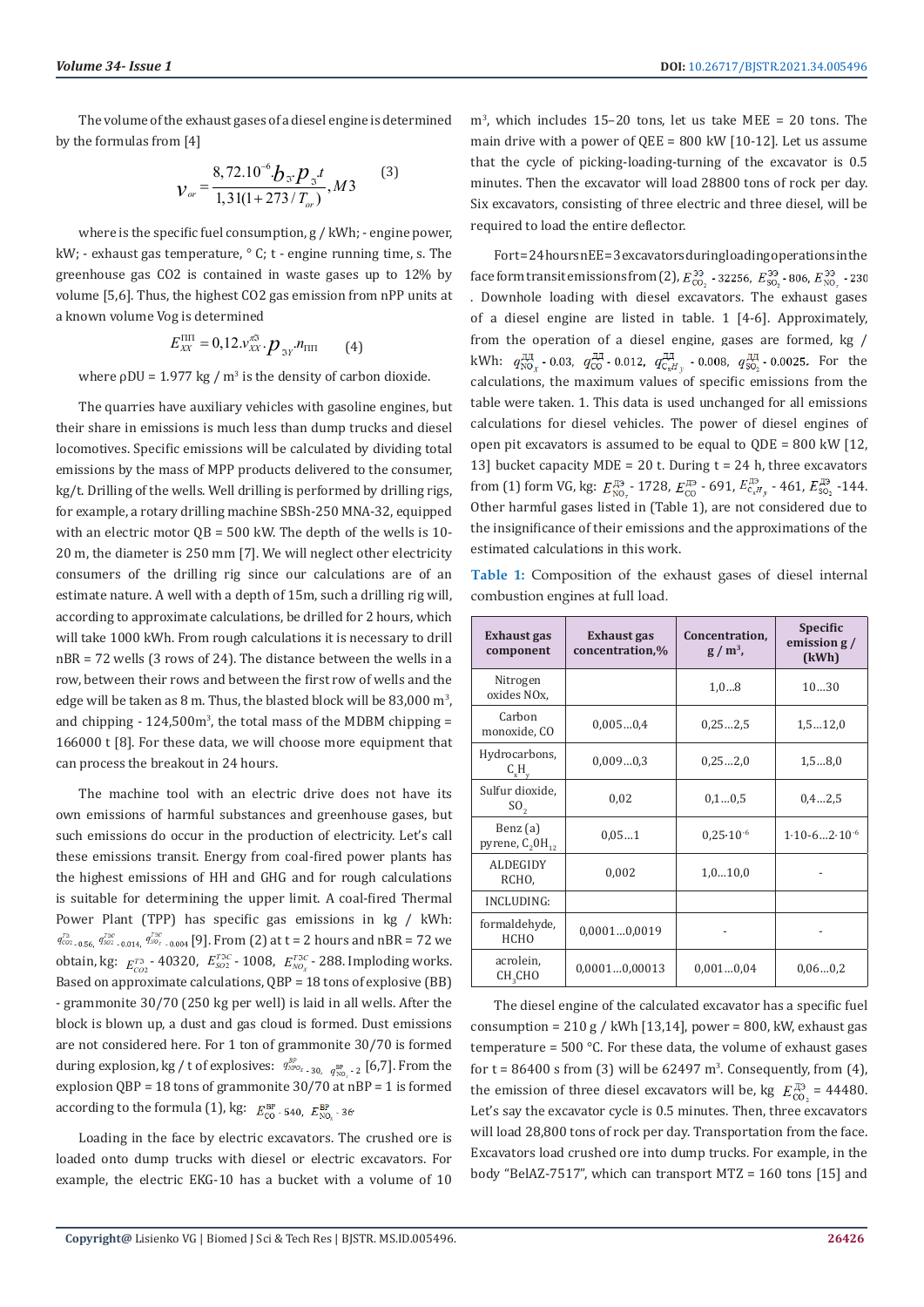has an engine with a capacity of QTZ = 1400 kW. In 24 trips a day, a dump truck will take out 3840 tons of bumps from the quarry. The total weight of the chipping 166,000 tons per day can be removed by 43 dump trucks. From (2) we will determine that 43 dump trucks for t = 24 h form VG, kg:  $E_{\text{NO}}^{T3}$  - 43344,  $E_{\text{CO}}^{T3}$  - 17338,  $E_{\text{C,H}}^{T3}$  - 11558,  $E_{\text{SO}}^{T3}$  - 3612. . Let us assume the cycle time of loading-unloading of a dump truck is 30 minutes. In 24 hours, it will complete 44 cycles and transport 7040 tons of ore. From (3) at = 210 g / kWh, = 3430, kW, = 500 °C for  $t = 86400$  s, we find the volume of exhaust gases - 109370 m<sup>3</sup>. Therefore, from (4), the emission of forty-three dump trucks will be, kg:  $E_{\text{CO}_2}^{\text{T3}}$  = 1115715.

Dump trucks carry ore to a transfer point or to a processing plant if it is located nearby (Sorsky GOK). Transportation from the quarry. At the transshipment point, excavators load trains of dump cars (turntables). The formed masses of VG in the process of loading by diesel excavators are close to the previously found masses when analyzing the loading of dump trucks. The turntables are driven by traction units (TA). Used TA, consisting of an electric locomotive and two motor dump cars or an electric locomotive, a diesel locomotive and one motor dump car, an example of OPE-1 [16]. Power of traction electric motors QТК = 6000 kW. The OPE-1 goes from the power grid in places where there is a contact wire (central or side). Suppose that per day tТКЭ = 16 hours a TA works as an electric locomotive and tТКД = 8 hours - as a diesel locomotive. **Table 2:** Cone Crusher Parameters.

The spinner transports the MTK = 1500 tons from the transfer point to the GOK during the trip. To remove the entire mass of 166,000 tons of chipping per day, 111 trips of five (nTKV = 5) turntables will be required. Considering the specific formation of gases at TPPs kg / kWh (see above), according to formula (2), we find transit emissions of gases, kg:  $E_{\text{CO}_2}^{T\text{K3}}$  - 161280,  $E_{\text{SO}_2}^{T\text{K3}}$  - 4032,  $E_{\text{NO}_3}^{T\text{K3}}$  - 1152. When using diesel traction for tТКД = 8 hours with a diesel power QТК = 1470 kW, emissions are formed from five diesel locomotives TA, kg:  $E_{\text{NO}_2}^{\text{TK},\text{I}}$  - 1059,  $E_{\text{CO}}^{\text{TK},\text{I}}$  - 424,  $E_{\text{C}_xH_y}^{\text{TK},\text{I}}$  - 282,  $E_{\text{SO}_2}^{\text{TK},\text{I}}$  - 88. From (3) at =  $210 g$  / kWh, = 1470, kW, =  $500^{\circ}$  C for t = 28800 s, we find the volume of exhaust gases -  $38305 \text{ m}^3$ . Consequently, from (4), the emission of five diesel sections of TA will be, kg  $E_{\text{CO}_2}^{\text{TKA}}$  = 45438. Splitting up. A variety of equipment is used to crush ore, in particular cone crushers. Usually, ore crushing is carried out in three stages: coarse, medium and fine crushing [20]. These processes use screens operating in a closed cycle with crushers, conveyors and other units. Let us analyze only the emissions from the cone crushers. Table 2 shows the parameters of such crushers selected for analysis [21]. The capacities are selected from the ranges given in [21]. With this choice, one KKD requires two KSD and ten KMD. If at the inlet of KKD 1500  $\text{m}^3$ , then at the outlet of all KMD 1500  $\text{m}^3$  is formed (we neglect losses). In this case,  $400 + 2 \cdot 500 + 10 \cdot 250 = 3900$  kWh of electricity is consumed.

|                      | Slit width, mm |                 | <b>Productivity at nominal</b> | Main drive power, | Specific power                      |  |
|----------------------|----------------|-----------------|--------------------------------|-------------------|-------------------------------------|--|
| Type of cone crusher | Receptionist   | Rated unloading | discharge gap, $m^3/h$         | kW                | consumption, kWh/<br>m <sup>3</sup> |  |
| KKD-1500/180         | 1500           | 180             | 1500                           | 400               | 0,27                                |  |
| KSD-3000-T           | 380            | $25 - 50$       | 750                            | 500               | 0.67                                |  |
| KMD-2200-T1          | 110            | $8 - 12$        | 150                            | 250               | 1,67                                |  |

The specific consumption will be  $3900/1500 = 2.6$  kWh / m<sup>3</sup>. The same result can be found by adding the numbers in the last column of the (Table 2). The density of ores of different metals has different meanings. If we take an average density of 2.0 t /  $m<sup>3</sup>$ , then for all crushing operations, the specific power consumption will be  $O$ ДР = 1.3 kWh / t. There is no intrinsic emission from the crushing process. Transit specific emission during crushing will be, kg / t  $E_{\text{co}_2}^{\text{IP}}$  - 0.73,  $E_{\text{so}_2}^{\text{IP}}$  - 0.02,  $E_{\text{NO}_2}^{\text{IP}}$  - 0.0052. For crushing 166,000 tons per day, five KKD are needed with the corresponding amount of KSD and KMD. With such crushing, it is formed, kg: - 121180,  $E_{SO_2}^{\rightarrow}$  - 3320,  $E_{NO_x}^{\rightarrow}$  - 863. Shredding. It is carried out by various types of mills, including ball mills. Ball mill MShR-3600x5000 with a capacity of up to 190 t / h has an engine power of 1250 kW [22]. Specific power consumption will be 1250/190 = 6.58 kWh / t. There is no intrinsic emission from the grinding process. Transit specific emission during grinding will be, kg / t  $E_{\text{co}}^{39}$  - 3.68,  $E_{\text{so}}^{39}$  - 0.118,  $E_{\text{NO}}^{39}$  - 0.033. When crushing 166000 t is formed, kg:  $E_{\text{co}_2}^{\text{IP}}$  - 61088,  $E_{\text{so}_2}^{\text{IP}}$  - 19588,  $E_{\text{NO}_2}^{\text{IP}}$  - 5478. Flotation It is difficult to collect data on this process for some middle process. For this reason, the emissions of this process are assumed to be zero. This

process is characterized by large masses of crushed rock and small masses of the resulting concentrate.

**Table 3:** Emissions of gases into the atmosphere during various opencast mining processes.

|                                                     | $CO2$ кг | Вредные газы, кг |                 |          |                 |
|-----------------------------------------------------|----------|------------------|-----------------|----------|-----------------|
| <b>Technological</b><br>processes                   |          | C <sub>0</sub>   | NO <sub>x</sub> | $C_xH_v$ | SO <sub>2</sub> |
| Drilling downhole<br>processes                      | 40320    |                  | 288             |          | 1008            |
| Imploding works                                     |          | 540              | 36              |          |                 |
| Downhole loading with<br>electric excavators        | 32256    |                  | 230             |          | 806             |
| Downhole loading with<br>diesel excavators          | 44480    | 691              | 1728            | 461      | 144             |
| <b>Transportation</b> from<br>the face              | 1115715  | 17338            | 43344           | 11558    | 3612            |
| Electric transport from<br>the quarry               | 161280   |                  | 1152            |          | 4032            |
| Diesel-powered<br>transportation from<br>the quarry | 45438    | 42.4             | 1059            | 282      | 88              |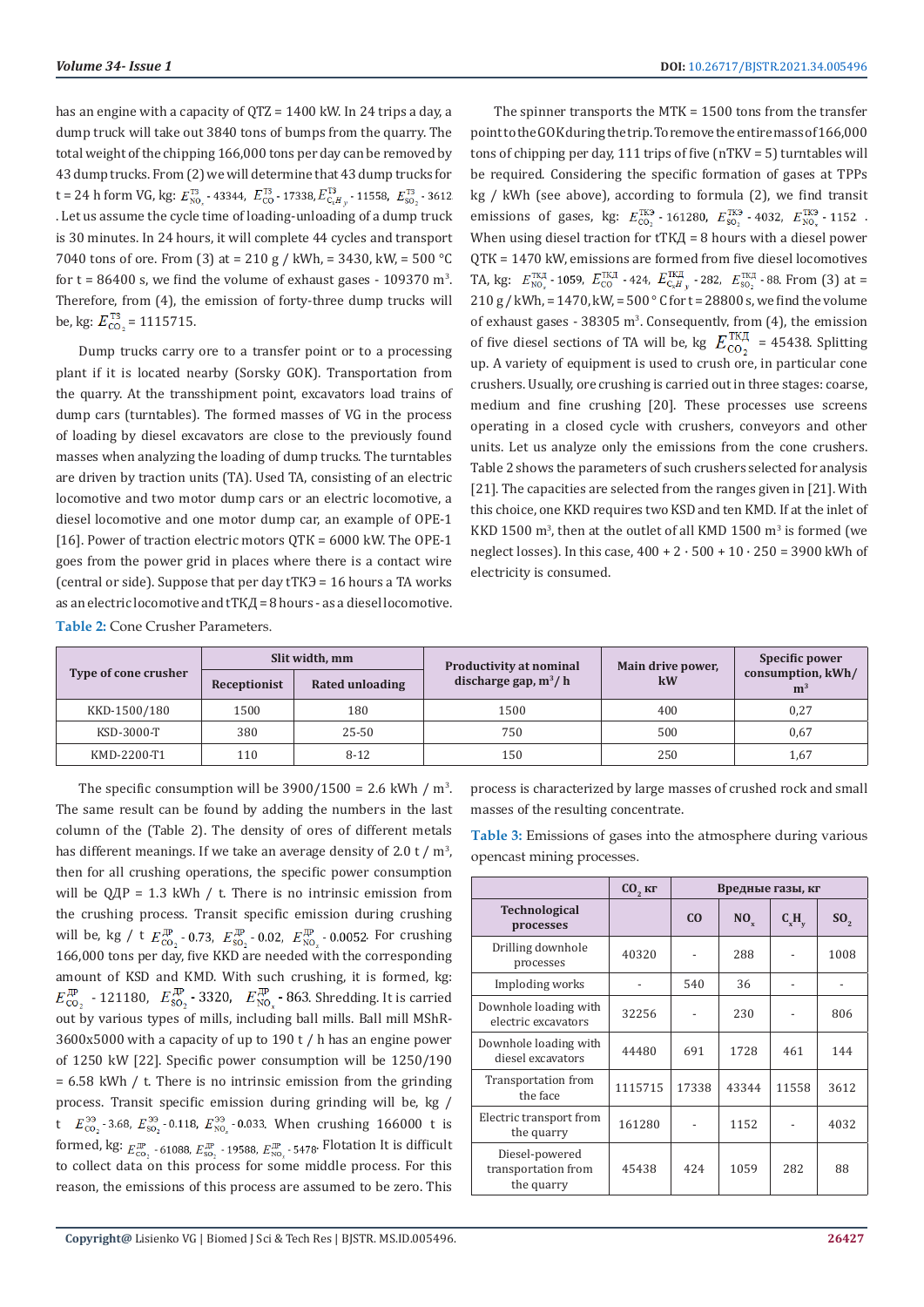| Splitting up                | 121180  | $\overline{\phantom{0}}$ | 863   | $\overline{\phantom{a}}$ | 3320  |
|-----------------------------|---------|--------------------------|-------|--------------------------|-------|
| Shredding                   | 61088   |                          | 5478  |                          | 19588 |
| Outcome                     | 1621757 | 18993                    | 54178 | 12301                    | 32598 |
| Specific emission, $kg / t$ | 9.770   | 0,114                    | 0,326 | 0.074                    | 0,196 |

During flotation, a small mass of concentrate is obtained from a large mass of crushed ore. Moreover, the lower the content of the required metal in the ore, the greater the number of crushed ore processed. Let the ore contain 0.983% metal, for example copper. The concentrate contains 40% metal. Obviously, 1 ton of concentrate will require 40.69 ton of crushed rock. The iron content in magnetite ores and concentrates is comparable. In this case, approximately one ton of ore is mined per ton of concentrate. Formation of the composition. Produced by a shunting diesel locomotive, for example TEM7. The diesel power of such a locomotive is QFS = 1470 kW [17]. Let him form the composition in  $t = 2$  hours. In the composition of 60 cars in each of 68 tons of ore, total MFS = 4080 tons. The emission of a shunting locomotive from (2) will be, kg:  $E_{\text{NO}}^{\Phi C}$  - 88,  $E_{\text{CO}}^{\Phi C}$  - 35,  $E_{\text{C,H}}^{\Phi C}$  - 24,  $E_{\text{SO}}^{\Phi C}$  - 7.

From (3) at = 210 g / kWh, = 1470, kW, = 500 °C for t = 86400 seconds, we find the volume of exhaust gases  $-114,916$  m<sup>3</sup>. Consequently, from (4) the emission of the locomotive will be, kg:  $= 27263.$ 

In our calculations, the rock / concentrate ratio is assumed to be  $166000/4080 = 40.686$ . In this case, the summary data of the table. 3 in the final calculations can be used without changes,

which was considered when compiling tables. Delivery to the consumer. Performed by mainline diesel locomotives or electric locomotives. Let us consider the emissions of WG when using a diesel locomotive [18,19]. The two-section diesel locomotive 2TE10M has a 2206 kW diesel engine in each section, i.e., the total power is 4412 kW. For example, let's choose the distance from Olenegorsk to the Cherepovets MK - 1800 km, which the train travels in three days. When using diesel traction during tДП = 72 hours of the voyage with the power of two diesel engines QТК = 4412 kW, considering the specific engine emissions from Table. 1 let us find the emissions of the diesel locomotive, kg:  $E_{\rm NO}^{\rm \,III}$  - 9530,  $E_{\rm CO}^{\rm \,III}$  - 3812,  $E_{\rm C_8H_{\rm \,v}}^{\rm \,III}$  - 2541,  $E_{\rm SO_2}^{\rm \,III}$  - 794.

From (3) at = 210 g / kWh, = 4412, kW, = 500 °C for t = 259200 seconds, we find the volume of exhaust gases -  $1034012 \text{ m}^3$ . Therefore, from (4), the CO<sub>2</sub> emission will be, kg  $E_{\text{CO}_2}^{\text{max}}$  = 245309. Non-ferrous metallurgy enterprises are located close to raw material bases. Non-ferrous ores are poor because they contain less than 3% of the required metal. Consequently, it is advisable to reduce the found indicators of VG and GHG emissions by three, since in previous calculations it was assumed that the composition with the concentrate goes to MC for three days. The calculation results for the entire technological chain in the development of poor and rich ores are summarized in (Tables 4 & 5). Data in the line "Previous processes" in (Table 5) are obtained from the same line of (Table 4) by multiplying its data by the quotient 4080/166000, i.e., assuming that a ton of ore is mined per ton of concentrate.

**Table 4:** Emissions to the atmosphere from various processes of mining and concentration of low-grade ores.

|                                       |                 | Harmful gases  |                 |        |                 |  |
|---------------------------------------|-----------------|----------------|-----------------|--------|-----------------|--|
| <b>Technological processes</b>        | CO <sub>2</sub> | C <sub>O</sub> | NO <sub>x</sub> | $C_xH$ | SO <sub>2</sub> |  |
| Previous processes, kg                | 1621757         | 18993          | 54178           | 12301  | 32598           |  |
| Formation of the composition, kg      | 27263           | 35             | 88              | 24     |                 |  |
| Delivery to the consumer, kg          | 81770           | 1271           | 3177            | 847    | 265             |  |
| Total, kg                             | 1730790         | 20299          | 57443           | 13172  | 32870           |  |
| Specific emission with delivery, kg/t | 424,21          | 4,98           | 14,08           | 3,23   | 8,06            |  |

**Table 5:** Emissions into the atmosphere from various processes of mining and concentration of high-grade ores.

|                                       | CO <sub>2</sub> | <b>Harmful gases</b> |                 |          |          |
|---------------------------------------|-----------------|----------------------|-----------------|----------|----------|
| <b>Technological processes</b>        |                 | C <sub>0</sub>       | NO <sub>v</sub> | C,H,     | SO.      |
| Previous processes, kg                | 39860,05        | 466,8159             | 1331,604        | 302,3378 | 801,2039 |
| Formation of the composition, kg      | 27263           | 35                   | 88              | 24       |          |
| Delivery to the consumer, kg          | 245309          | 3812                 | 9530            | 2541     | 794      |
| Total, kg                             | 312432,1        | 4313,816             | 10949,6         | 2867,338 | 1602,204 |
| Specific emission with delivery, kg/t | 76,576          | 1,057                | 2,684           | 0,703    | 0,393    |

Example. In work [3] the values of own emissions of CO are given, kg: sintering machine (AM) - 14; coke oven battery (KB) - 5.5; blast furnace (BF) - 5. Given the resource consumption, t: pellets from GOK to AM - 0.9; from a coal mine to KB - 1.4; from KB to AM - 0.3; from AM to DP - 1.3; from KB to DP - 0.5. Through emission of cast iron is determined by the formula from [3] on the assumption that the data obtained for ore materials are valid for coal mines

 $[0,9.1,057+0,3.1,4.1,057+5,5]+14$ ].  $1,3+0,3.1,4.1,057+5,5$ ]. 0, 5+5=28,21.